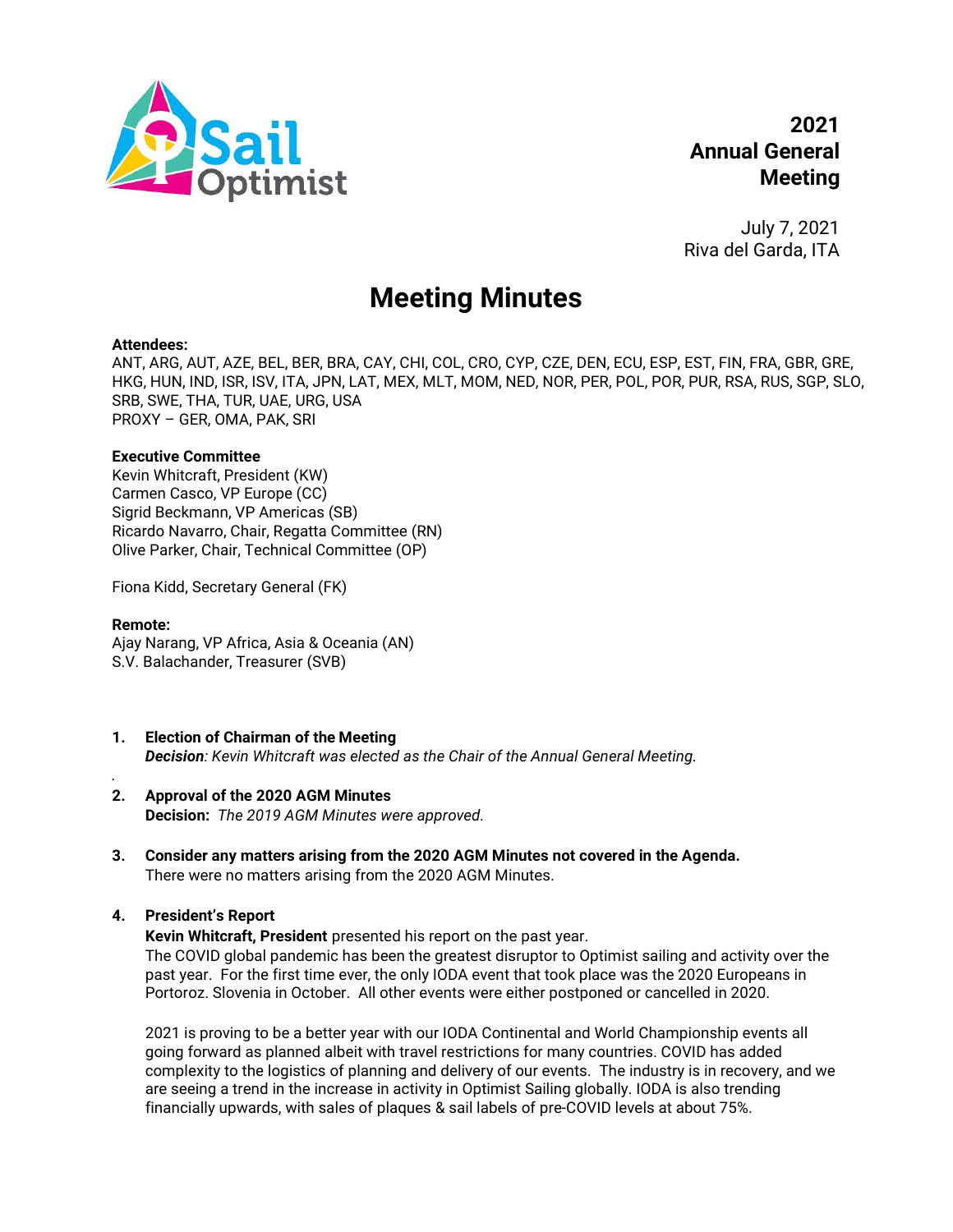The goals that IODA will be focusing on in 2022 are to engage more with our members to better understand their needs and determine how to serve them better. In addition, we need to focus more on building relationships and partnerships to increase revenue sources for IODA.

Recently we have been focussing our efforts on sustainability by introducing our new ROPE Program (Recycled Optimist Parts and Equipment Program) and will be working to develop this program further in 2022 across the organization. We have also significantly reduced the use of paper in our IODA Events by introducing the Paperless Measurement System and Sailors accounts. All communication is online.

We also will be re-introducing our Coach's and Sailor Clinics in 2022, as we anticipate the COVID travel restrictions will be reduced somewhat, and gatherings of people will be expanded.

And finally, we want to continue to deliver 'best of class" IODA Championships to all our Members.

The challenges over the coming year that IODA will be facing is the uncertainty of COVID19 on travel and the logistics for events. We also continue to have challenges of attracting girls into the class and retaining them. Finding ways to promote girls in the Optimist Class and the sport is an issue that IODA will continue to address through new education and awareness programs.

The Financial stability of IODA is also challenging as it is very much tied to the health of the industry, so looking at new streams of revenue for IODA will be important.

And finally, maintaining the One Design nature of the Optimist Class is an ongoing challenge. With over 30+ builders globally, ensuring that all Optimist produced are as equal as possible so that we can meet our main objective of the class to "provide racing for young people at low cost".

### 5. Vice President's Reports – VP (Africa, Asia & Oceania), VP (Americas), VP (Europe)

#### a) Ajay Narang, VP Africa Asia & Oceania presented his report.

Throughout the Optimist community, sailing programmes, events and initiatives are starting to take place more and more frequently now, as parents and young sailors around the world begin to overcome the challenges surrounding the COVID-19 pandemic.

It is clear to see, however, that many of our members and sailors still face issues and challenges to get back on the water. I am certain that going forward, the international sailing events which feature the Optimist Class hosted at Bahrain, Oman, Abu Dhabi, India, Pakistan, Singapore, Hong Kong, Thailand, S Korea, Japan, China, Seychelles, S Africa, Australia and New Zealand will once again be back on the radar and at IODA, we will focus on supporting the Optimist community.

We are focussing now on delivering an outstanding IODA Asian and Oceanian Championship later this year at Thailand. It will be a challenging Championship within the ongoing COVID-19 environment, but the IODA team and the Organising Committee are committed to hosting them in a safe and fair environment.

Last year we introduced a series of webinars focussed on promoting greater accessibility to the sport for female participants and introduced many first-time sailors to the sport. The legacy of these webinars is already evident, with an encouraging sign of increased female membership within some clubs in Asia and Africa. We intend to continue such webinars going forward.

We would also like to thank South Africa for coming forward to host the 2022 IODA African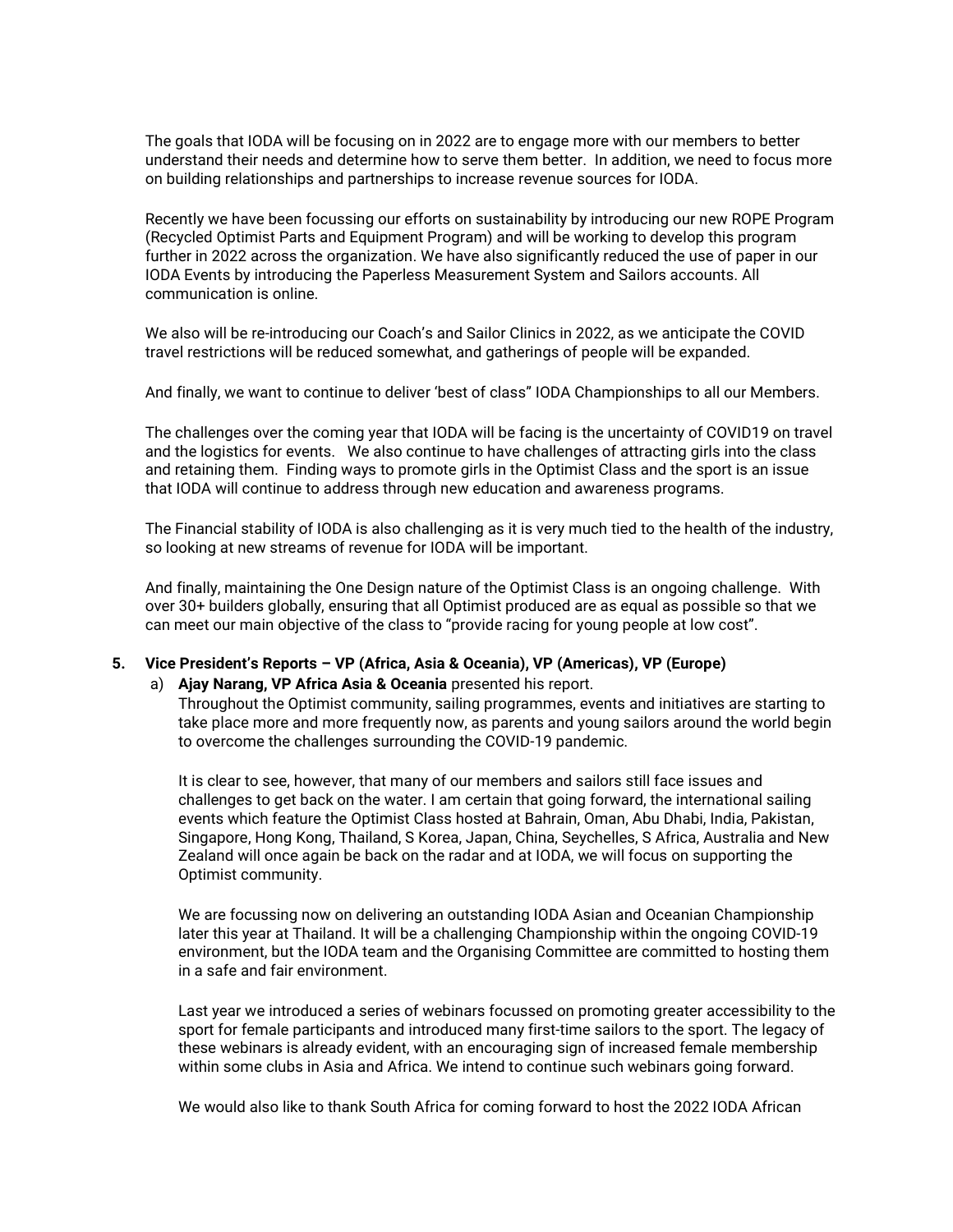Championship and hope to see not only the sailors from Africa but other continents also to be part of this event. We wish them all the very best and a successful championship in 2022.

It is a pity that we have not been able to meet face to face for so long, but I have enjoyed engaging with you via our social media channels. It is important that our dialogue works two ways so we can work together to grow the beautiful sport we all love

#### b) Sigrid Beckmann, VP Americas presented her report.

Due to COVID 19, the two 2020 IODA Championships in the Americas did not take place. The South Americans in Mar del Plata were cancelled/postponed only 5 days prior to the start of the championship as COVID was taking hold on Argentina. This was despite many teams already enroute to the event.

The 2020 North American Championship that was to be held in Cancun, MEX was cancelled as hotels in the region were closing.

The 2021 North American Championships, the first event in the IODA calendar took place in Riveria Nayarit, Mexico, May 29<sup>th</sup> to June 5<sup>th</sup> .113 sailors from 12 countries participated. A strong team from the USA swept the podium in both the fleet and team racing championships.

The 2020 Mar del Plata, ARG event will be taking place this year from November 6-13<sup>th</sup> thanks to the cooperation of our Member from Brazil who at the 2020 AGM, proposed that their championship in Rio de Janeiro slated for 2021 be moved to October 7-15, 2022, so that the Mar del Plata event could take place in 2021.

The upcoming and ongoing areas of focus for IODA in the Americas is sustainability, social responsibility, development in smaller countries, and the increase in female participation.

The IODA ROPE Program was successfully introduced at the 2021 North Americans whereby sailors donated items that were donated to local and regional Optimist programs. The development of the ROPE Program will be a major focus of the Americas in the coming year.

#### c) Carmen Casco, VP Europe presented her report.

COVID19 forced the cancellation of the 2020 European Championships that were to take place in Tallin, Estonia in June as the organizer was unable to host the championship.

IODA sent out a bid request to find an alternate host for the championship. The Executive Committee selected Portoroz, Slovenia to host the event on October  $18<sup>th</sup>$  to  $15<sup>th</sup>$ , 2020. Despite only having 4 months to plan the championship, the organizers at the Yacht Club Pirat did an outstanding job of hosting this event during strict COVID mitigation measures that had to be implemented. 269 sailors (113 girls mad 156 boys) from 33 counties (3 non-Europe) attended the event.

The 2020 European Team Racing Championship that was to be held in Lago di Ledro, ITA in August was also cancelled due to COVID. The 2021 edition is scheduled to take place at the same venue from August 24<sup>th</sup> to 29<sup>th.</sup>

The 2021 European Championship was successfully completed this year. It was hosted and organized by El Puerto de Santa María Royal Yacht Club, in Cadiz, Spain. 272 sailors (155 boys & 116 girls) from 38 countries attended the event. Spectacular sailing conditions throughout the entire week of racing produced a new boy and girl 2021 European Champion.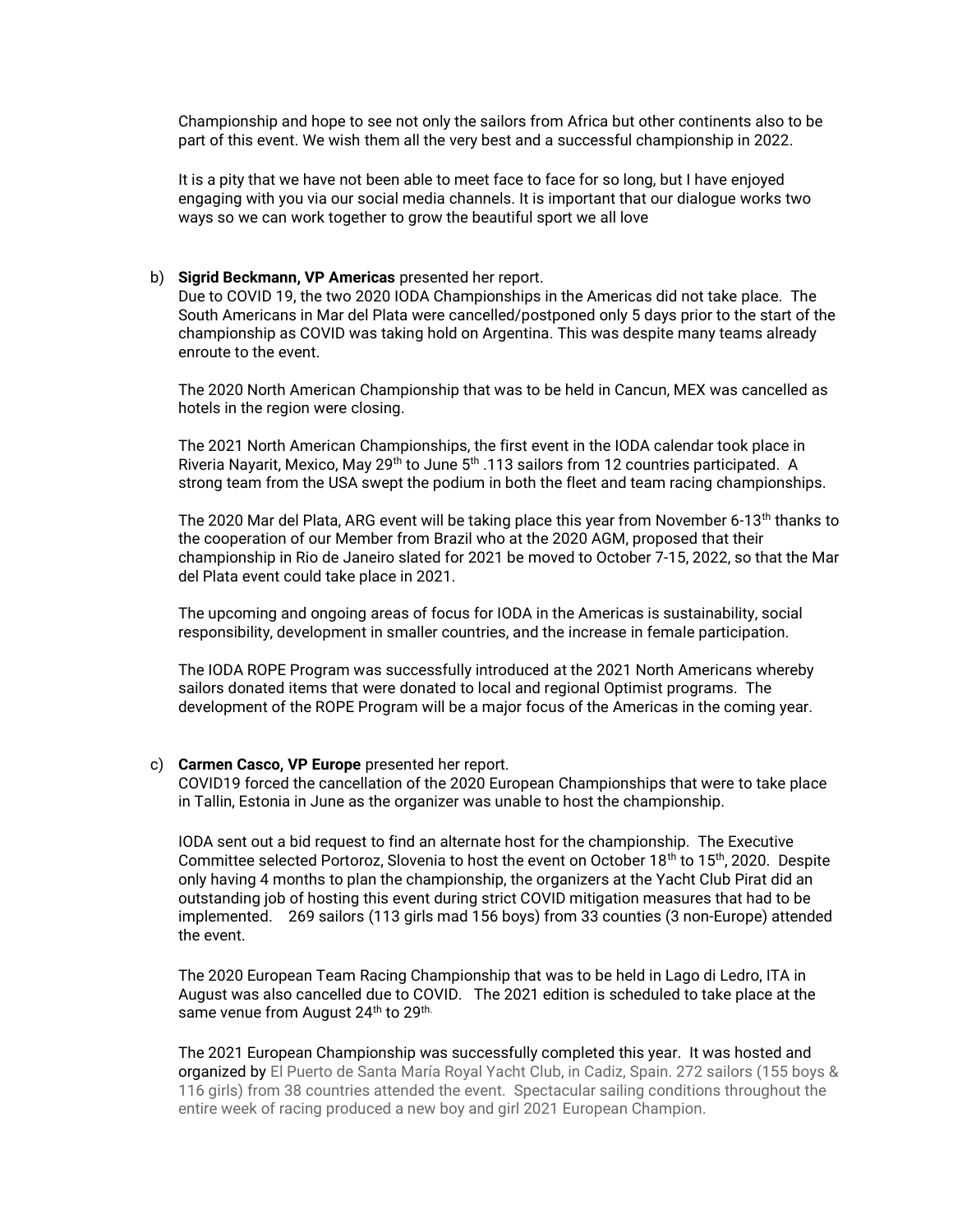### 6. Technical Committee Report

Olive Parker, the Technical Committee (TC) Chair presented her report. Our Technical Committee comprises of Jean Luc from France, Alberto Pindozzi from Italy and Bala from India with Conxa our Prototype Measurer in Spain. I am also grateful for the advice and guidance we receive from Curly Morris as our advisor.

We cannot do our job without our class measurers. We have 12 IODA class measurers throughout the world working with us at the events. We are developing measurers and it was our intention in 2021 to have training seminars at each of the IODA events, however, we had to pull this due to COVID. However, we will engage with our members and devise a training programme during the next 12 months to work with members and run seminars which will help with the understanding of our class rules at a more local level.

Our objectives this year were many, however, due to COVID19 these were restricted unfortunately. But now, together with the Regatta Committee, we have developed the technology to move our paperless systems that we introduced last year to run the measurement part of events totally paperless. Our paperless measurement system now accepts PDF of sail certs and measurement books linked to sailors which has greatly helped with contact for COVID, more environment friendly, certainly more efficient for measurers and sailors alike. We are continuing to develop this process. With travelling opening up we have been able to attend at some builder's factories, meet new builders and help them with the class rules.

We carried out fundamental measurement this year at Europeans in Spain and here in Italy. This is extremely important for the class to enable us to check boats and ensuring builders are complying with our class rules. We thank the sailors and teams for cooperating with us to do this job. We will be planning for fundamental measurement checks to be carried out at all our non-charter events next year.

We at the Technical Committee are responsible for ensuring builders are complying with class rules. Again, due to the inability to travel we have not been able to visit many builders, but now travel is opening up our plan over the next few months is to visit builders, continue our plan for inspections for builders that have not been visited.

We have carried out two inspections since October 2021, visited 2 new builders and one new builder has been approved.

We had a great meeting with Builders worldwide in January 2021, the first builders meeting and together with the builders we are planning for the future of the class. Together with the builders we are looking at different materials for boat building, both cheaper, sustainability, keep costs down and make it easier for builders worldwide.

As a committee, we are constantly reviewing class rules and assisting our members with queries about the class rules. We are writing interpretation of class rules document to help the understanding of the rules and we will use IODA social media outlets to share this information with the members. Our focus will continue to develop the class rules going forward. We have reviewed our measurement templates, and this is a work in progress. We strive to keep the cost down and that applies to our templates and traveling to events and the templates are now lighter and easier to transport and also easier to work with.

Thanks to Susan Elliott Beatty for her continuous support with regards to the paperless measurement system and support throughout the year and to Fiona Kidd our General Secretary for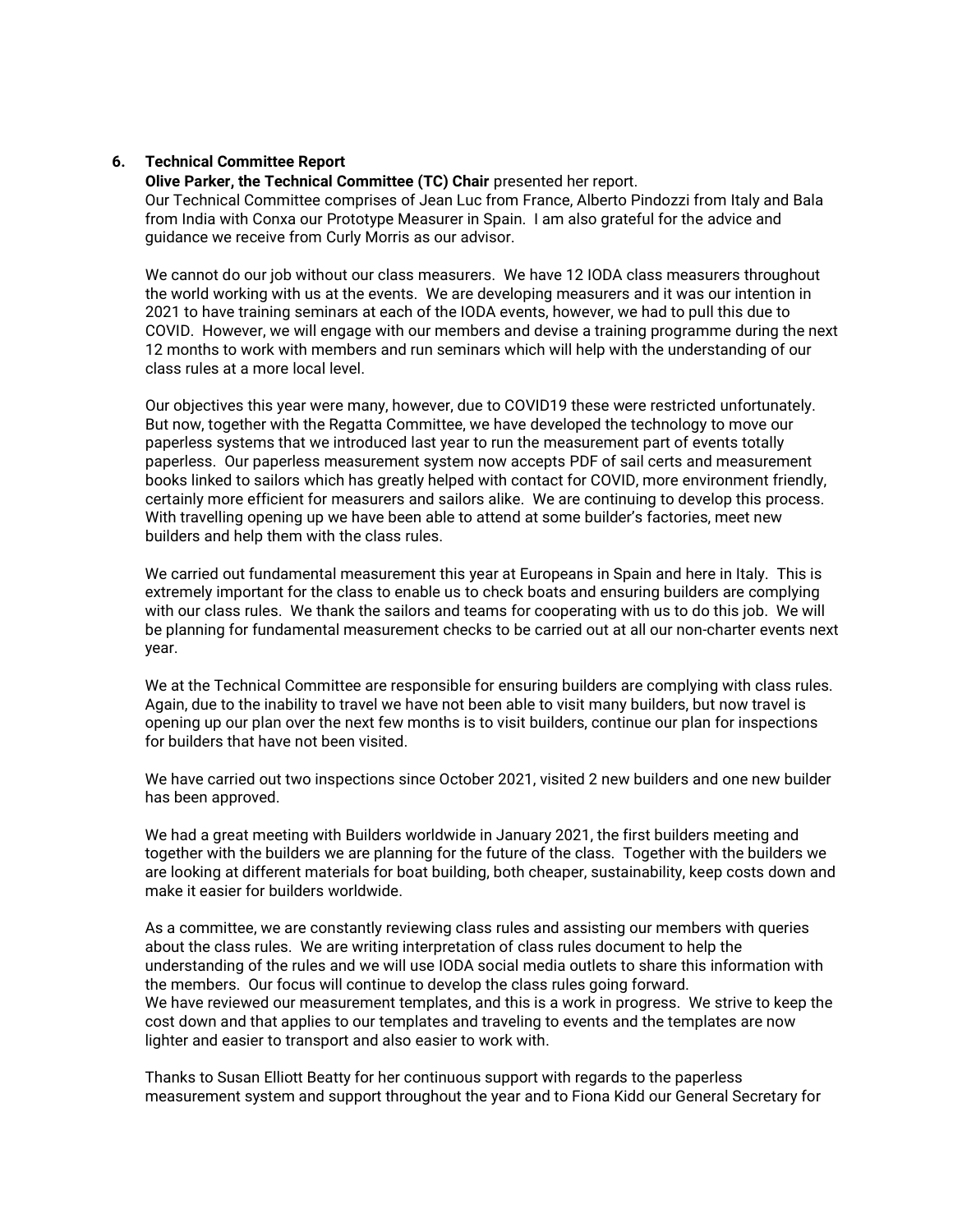her constant support.

#### 7. Regatta Committee Report

Ricardo Navarro, the Regatta Committee Chair presented his report.

The IODA Regatta Committee includes members that are top level World Sailing Race and Jury Officials. Together we enjoy an excellent professional working atmosphere, and this has enabled us to achieve many of our goals over recent years. Each year IODA Regatta Committee is responsible for running 1 World Championship, 5 Continental Championships in each region, 5 Team Racing Championships, and 2 Nations Cup Championships with the participation of over 1,000 sailors worldwide.

Since 2017 when the IODA event microsites were initially launched, we have continued to improve the existing platform to better support our championships and enrich the Member's experience of the IODA events, with the intention of providing a better experience for the sailors. In recent years, along with the microsites we have introduced the Smart Phone APP, the Scoring Integration Package, the Accreditation Package, and we worked together with IODA Technical Committee to create a paperless measurement system that is fully integrated with the event entries in the microsite platform. No matter what country we are in, a standard delivery is assured, with all technology specially designed for Optimist Class specifications. All services are provided to the IODA Event Organisers along with the support of the Regatta Committee, thereby eliminating their concerns about the key areas of the championship management. Most importantly, the technological improvements mean that IODA events can run anywhere in the world at the same consistent level.

The requirement to make our events safe for management of Covid 19 gave us the incentive at the beginning of this year to take the final steps toward making IODA events completely digital by eliminating all paper Race Office forms. At the 2021 Optimist North Americans we introduced the "Sailor Account" through which the sailors can submit their protest forms, equipment change requests, score reviews and questions directly to the appropriate Regatta Official using their smart phone. We hope that your sailors and coaches are enjoying using this product and we are committed to continuing to develop it going forward to make it even better. This product not only complies with the WS risk mitigation protocols for managing Covid 19, it also aligns with the objectives of the Class for clean environment and sustainability by considerably reducing the volume of traditional paper waste. In addition, the race records are available in perpetuity on the event microsites, the access to which IODA will never remove from the web.

The main priority for the activities of the IODA Regatta Committee is always the safety and security of the participants at the championships. The global pandemic of Covid 19 created immense challenges in this area that we are all familiar with. Last summer IODA Regatta Committee immediately focused on establishing risk mitigation protocols for management of Covid 19 for the IODA future championships. With the great success of the 2020 Optimist Europeans in Slovenia last October, the first IODA event held during the pandemic, we were able to demonstrate that it is possible to deliver a successful sailing event for 269 sailors and 34 countries and be Covid 19 free. Our objective is to continue to refine and develop our safe protocols as required. This year we have successfully run a 2021 Optimist North Americans in Mexico, a 2021 Optimist Europeans in Spain and now we are here in Italy. We still look forward to four events in the calendar for 2021. Sailors have been able to return to the water, enjoy their sport and meet their international friends. This is our objective.

I would like to take this opportunity to thank the members of the IODA Regatta Committee for their continuous dedication and efforts toward improving the Class for the sailors: Andres Perez (ESP), Ilker Bayindir (TUR), and Elena Papazoglou (CYP). I would like to especially thank, on behalf of all members of Regatta Committee, Susan Elliot Beatty, the IODA Regatta Secretary, for her continuous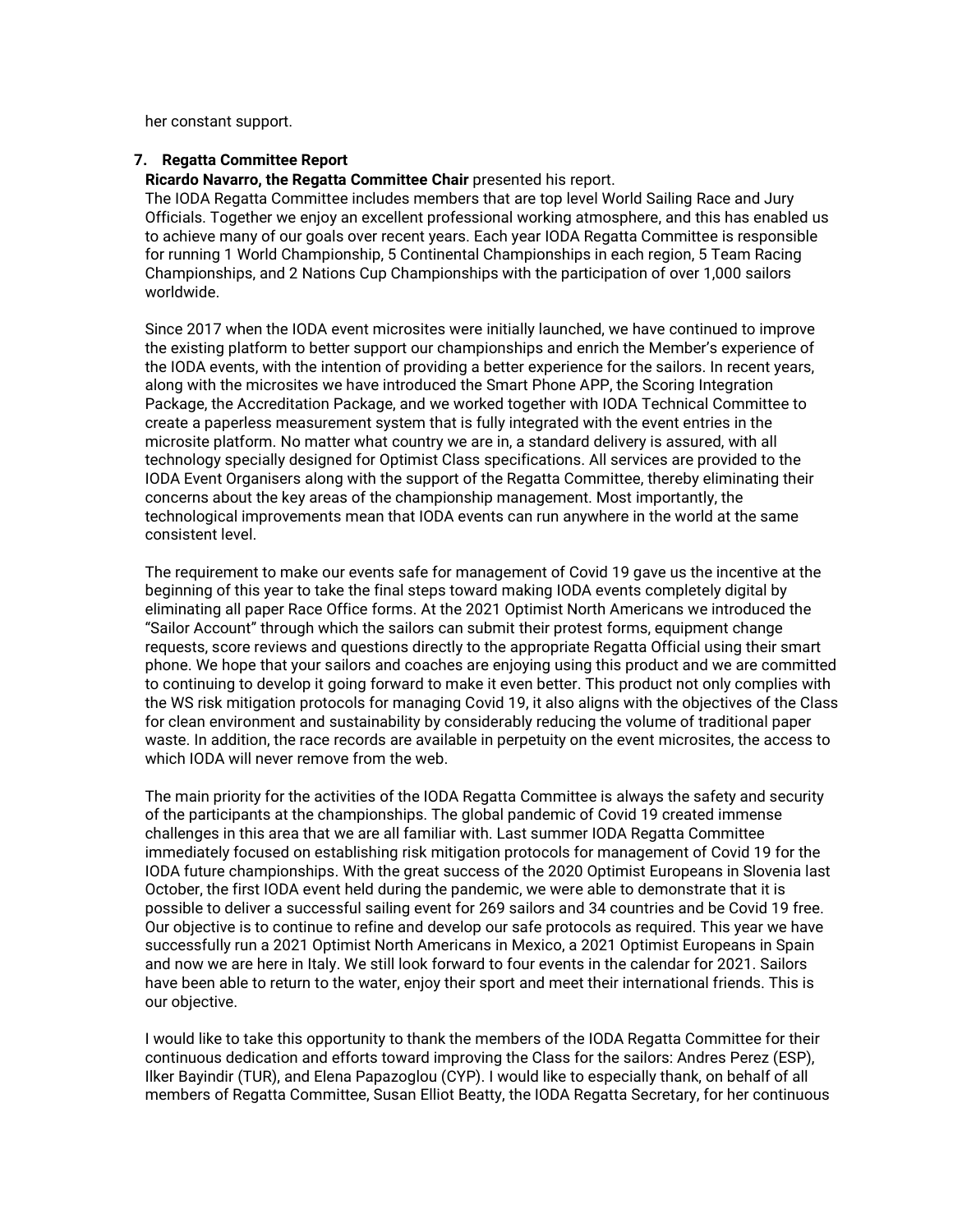hard work on all of the IODA Regatta Committee initiatives. Thank you also to Fiona Kidd, the Secretary General of IODA for her continued support.

## 8. Annual Audited Accounts

S.V. Balachander, Treasurer presented the 2020 Annual Report. I would like to present to you IODA's financials as on December 31, 2020.

Total Sales was \$175,761 which is a reduction of 50% compared to that of 2019. Total expenses for year ending 2020 were \$222,037 compared to \$378,308 for 2019. Loss for the year was \$24,847 compared to a loss of \$59,907 in 2019.

The IODA Executive Committee anticipated a potential reduction in revenue during its mid-year meeting in January 2020 based on news reports of an impending pandemic. Hence, we had prepared a contingency budget if we had a significant reduction in revenue. This plan was executed resulting in a net loss of \$24,847.

Cash balance as of December 31, 2020, was \$363,127 compared to \$365,886 for 2019 with a total cash burn of only \$2,739. Major expense for IODA is its secretarial expense which accounted for about 50% of total expense in 2020. 2020 was a difficult year from an operating perspective as we had to manage the process of postponement and eventual cancellation of IODA regattas except for the Europeans.

I would like to place on record my appreciation for the great work done by IODA Secretariat in managing the uncertainty due to Covid-19. 2020 was a challenging year both from an operating and financial perspective. However, due to Executive Committee foresight and planning we were able to contain our losses to a minimum. We expect 2021 to be better than 2020 however, we are not planning for a return to normalcy as far as IODA revenues are concerned.

Decision: The 2020 Audited Annual Report was approved.

a) S.V. Balachander stated that IODA was planning on a breakeven budget in 2021.

## 9. Fixing the following year's annual subscriptions from its members, the organizing authority championships fees, and the price of sail labels.

a) The current Championship Fee is \$50 USD for each sailor and adult for Continental and World Championships. The recommendation is to maintain the current fee. Decision: Approved

b) The current Sail Label Fee is \$15 USD each. The recommendation is to maintain the current fee. Decision: Approved.

c) The current Plaque Fee is \$50 USD each. The recommendation is to change the fee to \$60USD effective immediately Decision: Approved.

d) The current Annual IODA Subscription Fee is \$350 USD. The recommendation is \$450 USD. Decision: Approved

e) Introduce a Spar Label Fee paid by the manufacturer of \$5USD for each of the mast, boom, and sprit effective January 1, 2022. Decision: Approved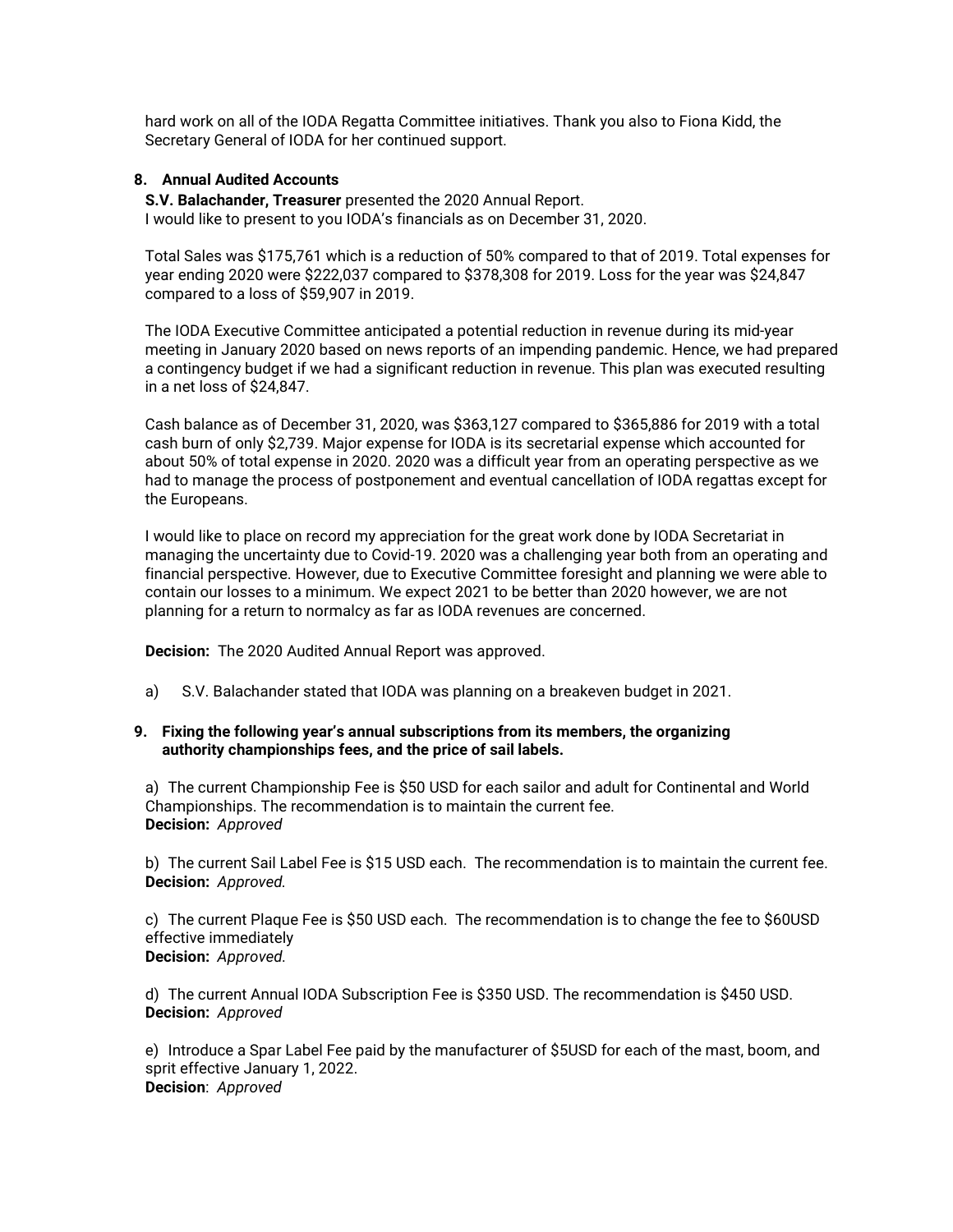f) Introduce a Foil Label Fee paid for by the manufacturer of \$5USD for each of the rudder and daggerboard effective January 1, 2022. Decision: Approved

## 10. Proposals from the Executive Committee

- a) Proposal 021-EC01 Change in the Condition of the Optimist Continental Championship from the Executive Committee to remove reference to male gender bias "He" and "Chairman" and ensure the current practice to maintain consistency between events. Decision: Proposal 021-EC01 was approved.
- b) Proposal 021-EC02 Change in the Condition of the Optimist World Championship from the Executive Committee to remove any reference to male gender bias and ensure the current practice to maintain consistency between events. Decision: Proposal 021-EC02 was approved.
- c) Proposal 020-EC03 Change in the Condition of the Optimist European Team Racing Championship from the Executive Committee clarifying the supply of equipment to provide flexibility at the time of the bid process. Decision: Proposal 021-EC03 was approved.
- d) Proposal 021-EC04 Change in the Condition of the Optimist European Championship from the Executive Committee to match the wording with that in other championships and clarify that the defending Champions (one boy and one girl) will not be included in the gender requirement. Decision: Proposal 021-EC04 was approved.
- e) Proposal 021-EC05 Change in the Condition of the Optimist European Team Racing Championship from the Executive Committee to match the wording with that of the European Championship Condition 7.1 (c) and correct the grammar. Decision: Proposal 021-EC05 was approved.
- f) Proposal 021-EC06 Change in the Condition of the Optimist Continental Championships from the Executive Committee to be consistent with the current practice. The IODA PRO is a Member of the IODA Regatta Committee to best represent the Race Management Policies of the Class and create standardization for the Organiser's event RC. Decision: Proposal 021-EC06 was approved.
- g) Proposal 021-EC07 Change in the Condition of the Optimist World Championship from the Executive Committee to be consistent with the current practice that the IODA PRO and CR are Members of the IODA Regatta Committee and to best represent the Race Management Policies of the Class, creating standardization for the Organiser's event RC Decision: Proposal 021-EC07 was approved.
- h) Proposal 021-EC08 Change in the Condition of the Optimist Continental Championship from the Executive Committee to make available for event organisers the fully integrated IODA event management package and its updates, bringing the technical aspect of the event in line with the most recent RRS and IODA Class Rules and Policies. Decision: Proposal 021-EC08 was approved.
- i) Proposal 021-EC09 Change in the Condition of the Optimist World Championship from the Executive Committee to make available for event organisers the fully integrated IODA event management package and its updates, bringing the technical aspect of the event in line with the most recent RRS and IODA Class Rules and Policies Decision: Proposal 021-EC09 was approved.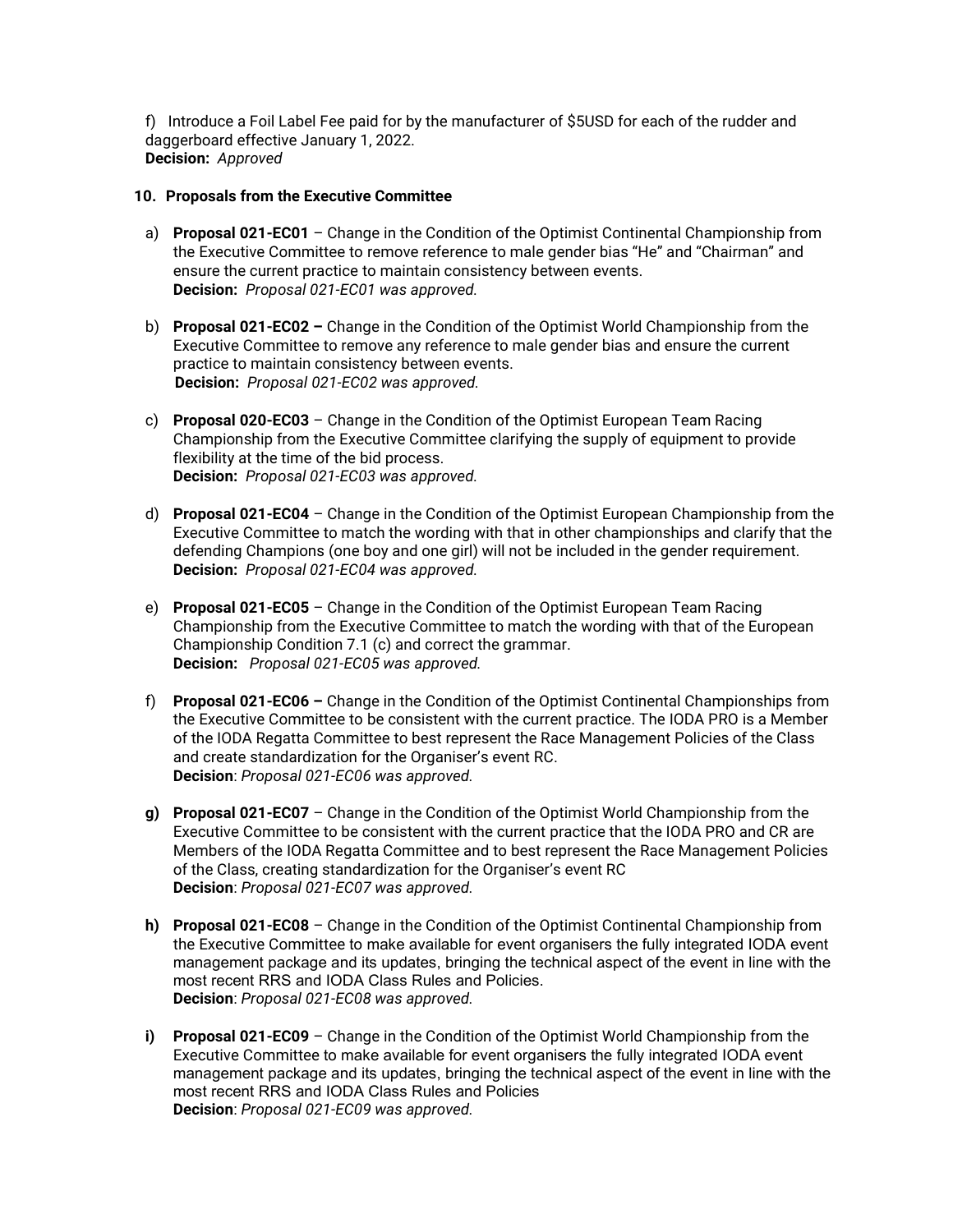- j) Proposal 021-EC10 Change in the Condition of the Optimist Continental Championship from the Executive Committee to make the site visit(s) for Continental Championships consistent with those for the World Championship and to make sure that the Organiser is only required to provide economy travel. Decision: Proposal 021-EC10 was approved.
- k) Proposal 021-EC11 Change in the Condition of the Optimist Continental Championship from the Executive Committee to better facilitate a logistical plan for the event organisers for all the technical persons except for the IODA Executive Committee representative, and to limit travel costs to economy rates. Decision: Proposal 021-EC11 was approved.
- l) Proposal 021-EC12 Change in the Condition of the Optimist Continental Championship from the Executive Committee to clarify the responsibilities of IODA at no extra cost to the Organiser. Decision: Proposal 021-EC12 was approved.
- m) Proposal 020 EC13 Change in the Condition of the Optimist Asian & Oceanian Championship from the Executive Committee to clarify the process in current practice regarding entry of sailors from Non-Asian or Oceanian Members. Decision: Proposal 021-EC13 was approved.
- n) Proposal 020-EC14 Change in the Condition of the Optimist African Championship from the Executive Committee to clarify the process in practice regarding entry of sailors from Non-African Members into the championship. Decision: Proposal 021-EC14 was approved.
- o) Proposal 020-EC15 Change in the Articles of Association from the Executive Committee to allow for the Annual General Meeting to be electronic under extraordinary circumstances. Decision: Proposal 021-EC15 was approved.

# 11. Proposals to Amend the Class Rules

- a) Proposal 021-TC01 To change CR 3.5.3.4 some booms over the years do not have this band so to permit the choice of the band. Decision: Proposal 021-TC01 was approved.
- b) Proposal 021-TC02 To change Class Rule 3.1.1 to remove the words or other exotic materials as Class Rule 1.1 Note states: in deciding whether an item is permitted it should be noted that, in a One-Design Class, unless the rules specifically state that something is permitted it shall be assumed to be prohibited. Decision: Proposal 021-TC02 was approved.
- c) Proposal 021-TC03 To change CR 2.7.3.1 to change the position of the identification number of the mould for the hull from the forward face of the forward transom to the aft transom for new approved moulds from 1st January 2022. Decision: Proposal 021-TC03 was approved.
- d) Proposal 021-TC04 Class Rule  $6.3.3.10$ : To change that the batten pocket patch must be the same colour as the body of the sail. The class rule assumes the body of the sail to be white, but all colours are permitted.

Decision: Proposal 021-TC04 was approved.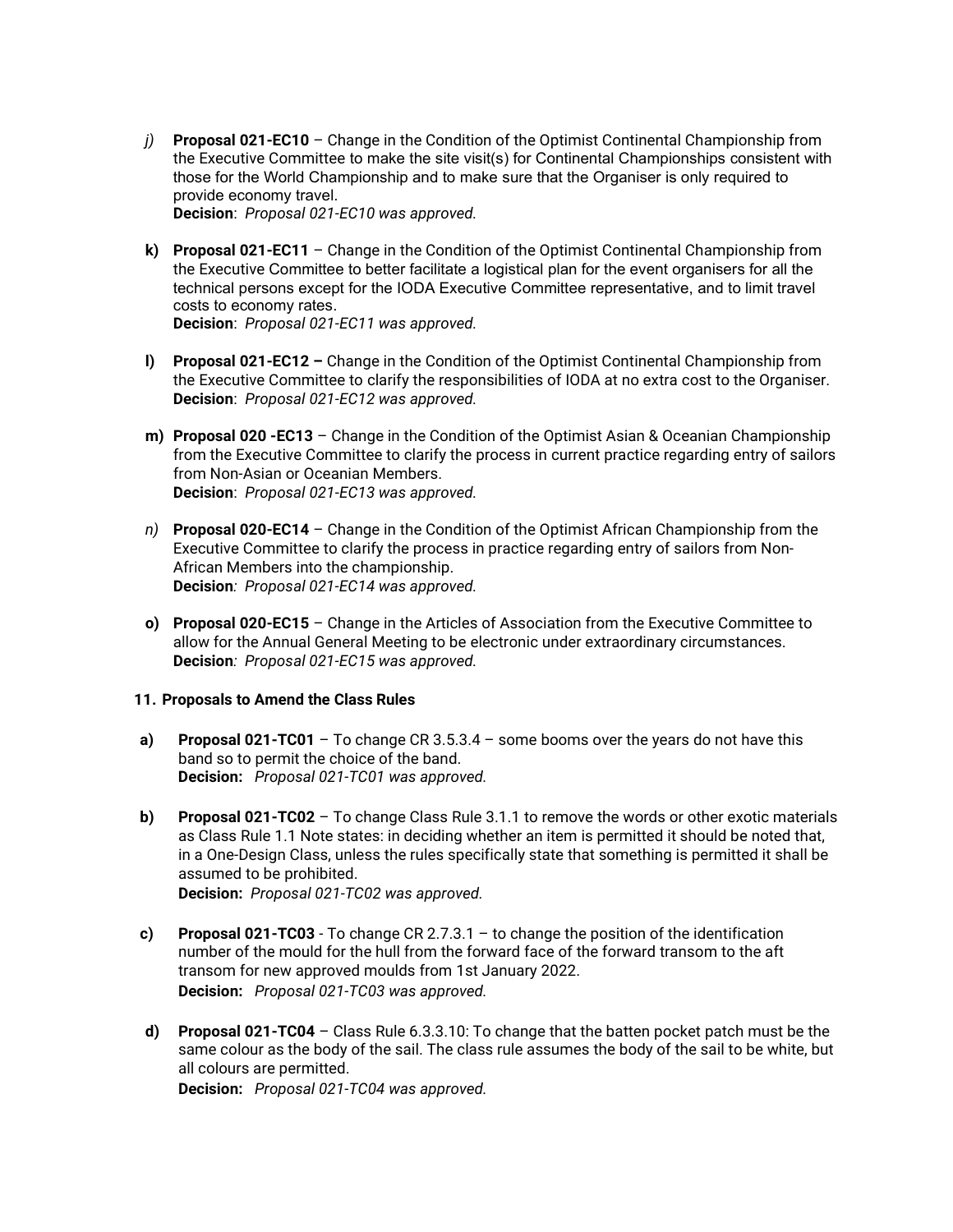e) Proposal 021-TC05 – Class Rule 3.3.1.4: To permit the serial number on the starboard side of the daggerboard and the manufacturers model names and/or logo on both sides of the daggerboard.

Decision: Proposal 021-TC05 was approved.

f) Proposal 021-TC06 – Class Rule 3.2.6.4. To state the backing plate for the mast step should be manufactured of metal (not Titanium) as this is not clear in the class rules. Decision: Proposal 021-TC06 was approved.

## 12. Proposals from Members

- a) Proposal 021-M01 To remove the year of manufacture of the Daggerboard. Decision: Proposal 021-M01 was not approved.
- b) Proposal 021-M01 To remove the year of manufacture of the Rudder. Decision: Proposal 021-M02 was not approved.

# 13. Confirm the venue for the 2022 Optimist World Championship

Decision: Bodrum, Turkey, was confirmed as the host of the 2022 Optimist World Championship, July 4 - 14th, 2022.

## 14. Select the venue for the 2023 Optimist World Championship

IODA received five bids to host the 2023 Optimist World Championship from Korea, Oman, Russia Slovenia and Spain.

Decision: The bid from Club de Vela Ballena Alegre, SPAIN was selected as the host of the 2023 Optimist World Championship to be held June 11th to 21<sup>st</sup>.

# 15. Confirm the venues for the IODA Continental Championships 2022

The following 2022 IODA Continental Championships were confirmed.

- European Championship, Sonderborg Yacht Club, DEN  $-$  July 30 to August  $5<sup>th</sup>$ .
- European Team Racing Championship, Lago di Ledro, ITA August 23 to 28th.
- South American Championship, Rio de Janeiro, BRA October 7 to 14th
- Asians & Oceanian Championship, Yeosu, KOR April 29 to May 6th

 There was a late bid received by the Executive prior to the AGM from RSA to host the 2022 African Championship. The Executive Committee approved the bid.

Decision: The bid from RSA to host the 2022 African Championship was confirmed.

### IODA has not received a bid to host the 2022 North American Championship.

### 16. Select the venues for the IODA Continental Championships 2023

a) Two bids were submitted to host the 2023 Asian & Oceanian Championship from SRI and UAE.